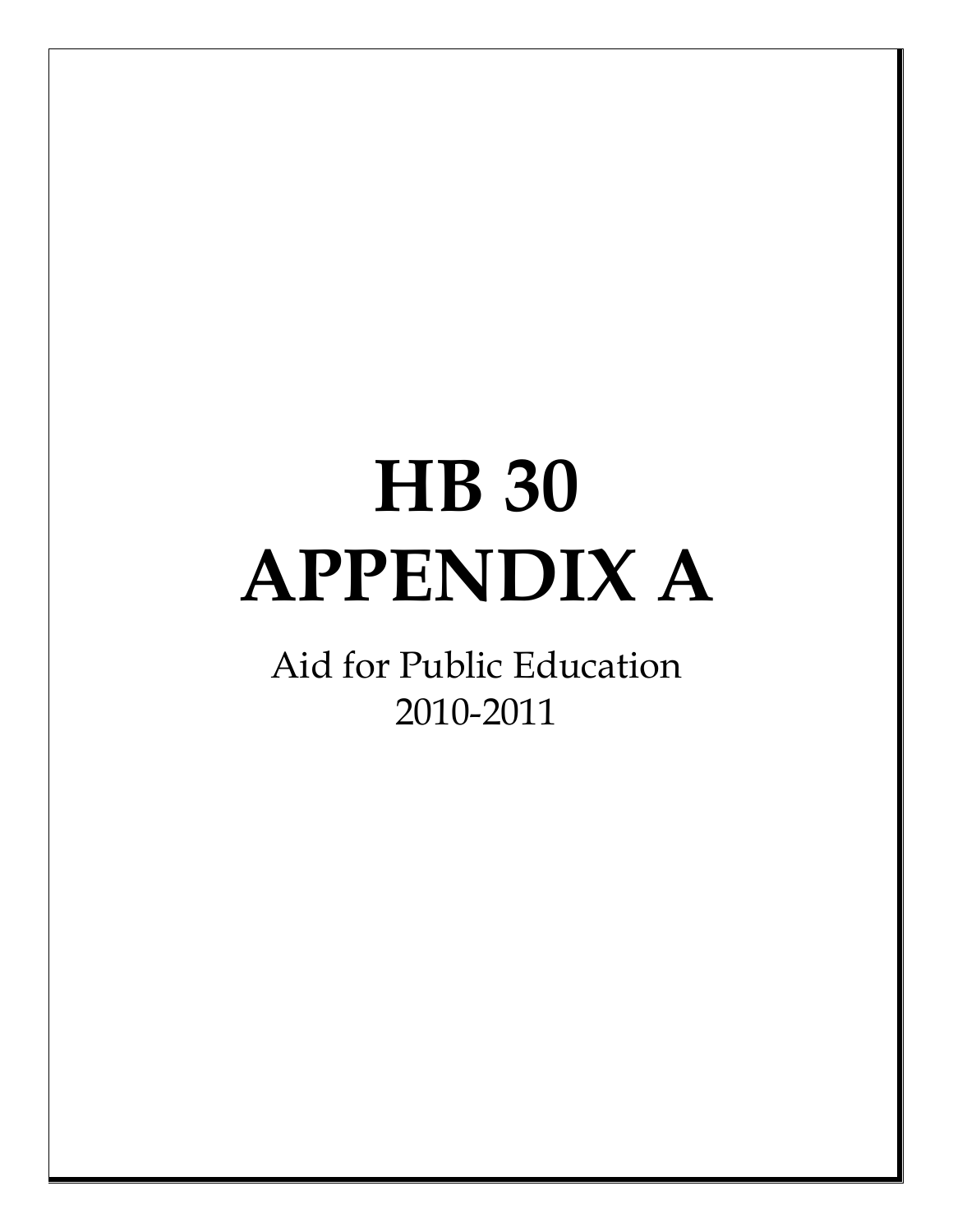## **2008-2010 Comp. Index 2010-2012 Comp. Index Revised FY 2010 Proj. Unadj. ADMFY 2011 Proj. Unadj. ADM**ACCOMACK 0.3752 0.3753 4,885 4,827 **28,015,787** 25,470 (141,483) (191,945) (163,485) (75,982) (100,717) (33,980) 336,000 (914,258) 0 (69,388) (296,472) **26,389,547** ALBEMARLE 0.6232 0.6872 12,656 12,773 **44,394,645** (5,228,328) (169,356) (224,602) (204,955) (63,160) (94,142) 18,088 752,000 (1,090,811) 5,228,328 (91,936) (416,583) **42,809,187** ALLEGHANY 0.2210 0.2151 2,789 2,780 **17,392,992** 131,706 (96,281) (122,489) (113,814) (43,996) (70,124) 6,800 334,000 (616,316) 0 (50,204) (186,706) **16,565,569** AMELIA 0.3206 0.3472 1,799 1,785 **10,024,428** (322,339) (51,866) (70,791) (61,310) (24,903) (28,168) (5,128) 128,000 (328,532) 322,339 (26,817) (114,578) **9,440,336** AMHERST 0.2642 0.2664 4,418 4,351 **27,327,518** (36,741) (142,179) (210,454) (164,775) (68,223) (96,950) 1,164 310,000 (889,100) 36,741 (73,444) (509,455) **25,484,101** APPOMATTOX 0.2436 0.2732 2,190 2,219 **14,205,737** (466,192) (71,141) (106,994) (82,451) (48,989) (50,168) (1,395) 154,000 (459,686) 466,192 (37,101) (121,636) **13,380,176** ARLINGTON 0.8000 0.8000 19,220 19,819 **47,625,800** 38,210 (173,072) (216,193) (200,587) (26,961) (122,052) 2,810 830,000 (1,313,023) 0 (91,206) (454,389) **45,899,337** AUGUSTA 0.3299 0.3416 10,509 10,390 **54,297,527** (699,708) (293,349) (375,225) (348,033) (137,227) (197,872) 5,801 674,000 (1,783,092) 699,708 (157,400) (1,252,645) **50,432,485** BATH 0.8000 0.8000 671 646 **1,613,838** 1,245 (6,082) (7,375) (6,853) (4,707) (2,960) 723 128,000 (42,432) 0 (2,972) (23,656) **1,646,769** BEDFORD 0.3494 0.4076 9,743 9,656 **47,219,087** (3,464,291) (239,099) (324,805) (290,565) (91,356) (130,312) 21,845 596,000 (1,472,009) 3,464,291 (131,628) (617,249) **44,539,909** BLAND 0.2608 0.2724 919 920 **5,371,264** (66,093) (27,945) (37,872) (33,880) (10,652) (20,618) 1,174 154,000 (185,965) 66,093 (15,409) (121,216) **5,072,881** BOTETOURT 0.3606 0.3682 4,990 5,062 **25,119,276** (208,454) (135,195) (188,918) (160,405) (56,835) (71,944) 19,965 362,000 (861,801) 208,454 (73,584) (348,511) **23,604,047** BRUNSWICK 0.2616 0.2728 2,063 2,059 **14,543,252** (184,116) (68,112) (92,532) (77,054) (49,452) (48,452) (18,896) 232,000 (490,263) 184,116 (34,451) (121,505) **13,774,535** BUCHANAN 0.2824 0.2849 3,268 3,262 **20,053,521** (37,417) (107,678) (197,263) (121,974) (60,271) (76,654) (2,252) 310,000 (708,875) 37,417 (53,677) (188,530) **18,846,347** BUCKINGHAM 0.2414 0.2738 1,938 1,921 **13,194,768** (469,200) (65,857) (81,528) (74,402) (34,579) (45,837) (535) 206,000 (443,478) 469,200 (32,093) (145,222) **12,477,237** CAMPBELL 0.2340 0.2491 8,312 8,208 **48,765,630** (743,808) (260,854) (365,325) (315,546) (99,200) (141,553) (300) 414,000 (1,631,345) 743,808 (141,835) (1,013,165) **45,210,507** CAROLINE 0.3817 0.3580 4,139 4,165 **21,566,668** 689,208 (118,221) (150,414) (137,016) (59,498) (75,153) (4,638) 206,000 (753,782) 0 (61,526) (354,270) **20,747,358** CARROLL 0.2470 0.2573 3,903 3,871 **23,282,054** (246,592) (124,549) (168,115) (150,745) (58,291) (92,864) (6,684) 362,000 (807,177) 246,592 (66,147) (288,854) **21,880,628** CHARLES CITY 0.4162 0.4203 839 829 **4,932,271** (23,966) (22,826) (31,299) (25,792) (13,505) (13,363) (1,284) 128,000 (156,288) 23,966 (11,064) (48,146) **4,736,704** CHARLOTTE 0.2017 0.2289 2,081 2,095 **14,289,691** (413,981) (71,849) (96,181) (83,074) (44,381) (52,216) (1,652) 232,000 (472,988) 413,981 (37,184) (121,587) **13,540,579** CHESTERFIELD 0.3447 0.3551 58,680 59,081 **284,817,404** (3,400,940) (1,579,745) (1,991,821) (1,919,265) (411,428) (707,355) 142,365 1,714,000 (9,706,099) 3,400,940 (876,714) (4,028,980) **265,452,363** CLARKE 0.6112 0.5346 2,172 2,169 **7,311,495** 1,080,073 (42,666) (55,574) (50,623) (18,949) (20,681) 5,240 154,000 (269,527) 0 (23,225) (131,480) **7,938,083** CRAIG 0.2790 0.2903 715 733 **4,421,017** (53,515) (22,738) (30,508) (26,879) (5,649) (14,453) (786) 102,000 (154,923) 53,515 (11,974) (39,223) **4,215,884** CULPEPER 0.4340 0.4168 7,419 7,544 **33,884,508** 872,429 (178,812) (262,687) (223,042) (65,661) (104,521) 2,395 310,000 (1,180,803) 0 (101,247) (414,208) **32,538,351** CUMBERLAND 0.2601 0.2805 1,419 1,414 **9,016,202** (200,712) (45,666) (54,934) (53,986) (27,213) (33,262) (3,263) 128,000 (287,357) 200,712 (23,414) (86,056) **8,529,050** DICKENSON 0.1957 0.1940 2,467 2,485 **16,337,755** 49,575 (89,193) (113,481) (105,438) (53,149) (64,964) (336) 258,000 (587,583) 0 (46,081) (188,928) **15,396,176** DINWIDDIE 0.2462 0.2566 4,697 4,817 **28,776,266** (302,930) (364,322) (208,227) (183,015) (78,779) (85,002) (3,698) 258,000 (981,602) 302,930 (81,684) (339,610) **26,708,327** ESSEX 0.4071 0.4869 1,603 1,598 **9,016,468** (990,753) (36,355) (47,819) (43,555) (21,524) (27,376) (6,386) 154,000 (239,563) 990,753 (18,868) (66,901) **8,662,121** FAIRFAX 0.7650 0.7126 165,917 168,633 **433,234,637** 61,807,753 (2,052,970) (2,868,795) (2,435,799) (473,448) (1,092,491) 208,415 5,094,000 (14,813,848) 0 (1,115,183) (4,708,850) **470,783,421** FAUQUIER 0.6711 0.6098 11,126 11,144 **35,071,794** 4,396,964 (176,204) (255,927) (217,309) (72,634) (71,370) 21,458 596,000 (1,222,293) 0 (100,085) (537,177) **37,433,217** FLOYD 0.3234 0.3470 2,068 2,076 **11,491,133** (322,395) (57,983) (72,771) (70,172) (40,877) (39,110) (586) 180,000 (376,379) 322,395 (31,197) (166,494) **10,815,564** FLUVANNA 0.3685 0.3867 3,708 3,760 **19,140,790** (432,740) (95,992) (156,623) (113,979) (54,213) (55,594) 14,707 258,000 (607,992) 432,740 (53,064) (246,262) **18,029,778** FRANKLIN 0.3885 0.4012 7,227 7,219 **37,736,217** (592,335) (186,540) (265,729) (221,868) (87,488) (135,021) (6,389) 466,000 (1,232,106) 592,335 (99,482) (415,336) **35,552,258** FREDERICK 0.4119 0.3816 12,951 13,102 **61,882,266** 2,615,833 (343,665) (472,077) (407,750) (136,321) (142,125) 17,516 544,000 (2,192,894) 0 (186,427) (1,413,035) **59,765,321** GILES 0.2571 0.2649 2,553 2,537 **15,343,853** (118,743) (82,234) (102,736) (97,217) (33,767) (48,467) (947) 180,000 (546,648) 118,743 (42,909) (242,498) **14,326,431 Division**n 2010 2012 FY 2010 Proj. Intro-Budget Composite Technical | Linear | Carl School Bus | Carl Governors | VPSA | Carl The Hold | Reduce | Reduce | Reduce | Reduce | Reduce |<br>| Reduce | Replacement | Octool | Technology | 20.6%, | Harmless @ Textbooks **FY 2011 Adopted Budget - Est. DistributionModify Lottery Service Area Include Zeroes in Linear Weighted Average Calc.Elim. travel, leases, rentals, and non-pers. facility support from SOQ Support CostsFund Composite Index Hold Harmless @ 100% in FY 2011Restore VPSA Technology NotesVRS @ 3.93%, RHCC @ 0.60%, and Group Life @ 0.28%Extend School Bus Replacemen ScheduleModify Federal Deduct Methodolog y Misc - SOP, New Governors School, Update K-3 Program HB/SB 30Intro. Budget for FY 2011Fund 2010-2012 Composite Index in FY 2011Key Data**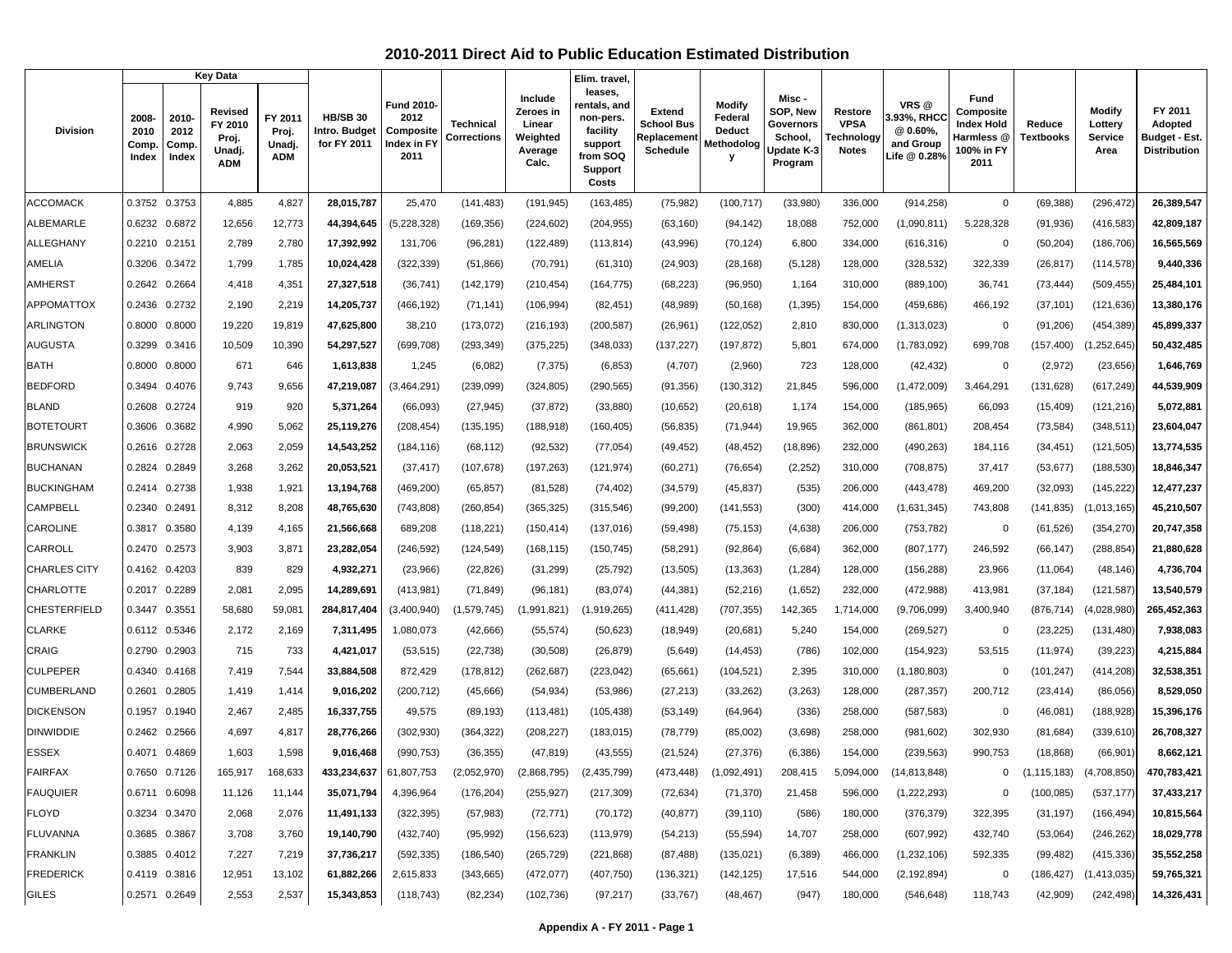## **2008-2010 Comp. Index 2010-2012 Comp. Index Revised FY 2010 Proj. Unadj. ADMFY 2011 Proj. Unadj. ADMDivision**n 2010 2012 FY 2010 Proj. Intro-Budget Composite Technical | Linear | Carl School Bus | Carl Governors | VPSA | Carl The Hold | Reduce | Reduce | Reduce | Reduce | Reduce | Reduce | Reduce | Reduce | Reduce | Reduce | Reduce | Reduce | Reduce | Reduce | Reduce | Reduce | Reduce | **FY 2011 Adopted Budget - Est. DistributionModify Lottery Service Area Include Zeroes in Linear Weighted Average Calc.Elim. travel, leases, rentals, and non-pers. facility support from SOQ Support CostsFund Composite Index Hold Harmless @ 100% in FY 2011Restore VPSA Technology NotesVRS @ 3.93%, RHCC @ 0.60%, and Group Life @ 0.28%Extend School Bus Replacement ScheduleModify Federal Deduct Methodolog y Misc - SOP, New Governors School, Update K-3 Program HB/SB 30Intro. Budget for FY 2011Fund 2010-2012 Composite Index in FY 2011Key Data** GLOUCESTER 0.3456 0.3704 5,896 5,892 **29,440,742** (873,212) (150,480) (227,979) (187,215) (77,575) (95,215) 4,346 310,000 (930,217) 873,212 (85,368) (596,372) **27,404,667** GOOCHLAND 0.8000 0.8000 2,454 2,496 **5,821,456** 4,812 (21,651) (26,543) (25,093) (13,910) (11,254) 2,005 180,000 (138,440) 0 (11,486) (72,216) **5,687,680** GRAYSON 0.2607 0.3178 1,922 1,866 **12,637,128** (812,527) (60,646) (71,088) (68,559) (38,578) (35,499) 7,059 310,000 (413,138) 812,527 (29,290) (227,318) **12,010,070** GREENE 0.3224 0.3500 2,690 2,659 **16,735,605** (579,568) (75,687) (797,644) (87,712) (39,845) (46,363) 1,048 180,000 (499,528) 579,568 (39,773) (384,195) **14,945,906** GREENSVILLE 0.1895 0.1998 1,551 1,533 **10,710,183** (107,609) (56,894) (73,680) (67,247) (23,348) (41,432) (13,090) 154,000 (345,304) 107,609 (28,230) (145,232) **10,069,726** HALIFAX 0.2380 0.2748 5,674 5,641 **36,958,726** (1,487,093) (193,320) (243,618) (218,385) (88,708) (134,558) (11,510) 284,000 (1,248,751) 1,487,093 (94,135) (379,898) **34,629,842** HANOVER 0.4118 0.4195 18,446 18,310 **81,169,943** (742,523) (450,560) (586,879) (534,540) (189,446) (164,936) 73,752 648,000 (2,771,950) 742,523 (244,576) (1,104,682) **75,844,126** HENRICO 0.4319 0.4371 48,347 48,655 **224,645,901** (1,364,288) (1,135,719) (1,408,526) (1,383,872) (296,714) (620,826) 54,540 1,818,000 (7,344,536) 1,364,288 (630,306) (2,601,744) **211,096,197** HENRY 0.2304 0.2315 7,092 6,983 **45,405,599** (6,339) (236,696) (319,301) (286,478) (110,741) (176,586) (19,781) 518,000 (1,514,758) 6,339 (123,473) (645,574) **42,490,211** HIGHLAND 0.6774 0.7846 245 233 **1,582,742** (104,845) (7,882) (8,492) (8,338) (5,113) (4,945) 378 102,000 (25,468) 104,845 (1,155) (8,634) **1,615,093** ISLE OF WIGHT 0.3697 0.3926 5,361 5,388 **27,726,608** (774,454) (139,503) (198,245) (165,517) (65,263) (90,786) (585) 284,000 (877,076) 774,454 (75,305) (370,668) **26,027,660** JAMES CITY 0.5286 0.5668 9,702 9,864 **38,377,131** (2,341,737) (181,419) (219,082) (215,250) (59,053) (83,634) 17,843 0 (1,130,297) 2,341,737 (98,326) (453,393) **35,954,520** KING GEORGE 0.4075 0.3875 4,039 4,116 **18,811,199** 540,443 (107,078) (139,467) (127,044) (45,014) (44,283) 3,611 180,000 (642,453) 0 (58,013) (469,556) **17,902,345** KING & QUEEN 0.3868 0.4404 727 707 **4,372,237** (306,206) (19,327) (25,633) (21,832) (13,567) (13,451) (4,112) 128,000 (124,988) 306,206 (9,105) (52,293) **4,215,929** KING WILLIAM 0.2918 0.3291 2,149 2,176 **12,395,796** (537,170) (59,387) (75,640) (70,522) (35,094) (40,246) 1,558 180,000 (433,106) 537,170 (33,598) (280,676) **11,549,085** LANCASTER 0.7824 0.8000 1,318 1,302 **3,289,644** (152,426) (11,778) (14,985) (13,650) (5,109) (8,581) (1,033) 128,000 (73,201) 152,426 (5,993) (23,265) **3,260,049** LEE 0.1552 0.1692 3,375 3,334 **26,726,746** (361,360) (135,447) (202,188) (152,653) (72,532) (92,225) (20,874) 388,000 (943,146) 361,360 (63,741) (349,686) **25,082,254** LOUDOUN 0.6708 0.5854 59,345 62,696 **185,923,242** 34,496,120 (1,061,345) (1,312,820) (1,289,861) (302,285) (397,982) 179,159 1,974,000 (7,367,328) 0 (592,493) (2,295,200) **207,953,207** LOUISA 0.5396 0.5393 4,528 4,529 **17,929,276** 28,714 (86,749) (120,888) (106,251) (37,652) (54,043) (1,784) 180,000 (563,810) 0 (48,025) (227,080) **16,891,707** LUNENBURG 0.2132 0.2308 1,564 1,528 **10,568,377** (190,732) (55,499) (66,536) (64,140) (36,083) (39,527) (8,847) 154,000 (345,202) 190,732 (27,040) (174,712) **9,904,792** MADISON 0.4878 0.5205 1,814 1,807 **8,095,923** (394,686) (36,537) (48,885) (43,735) (22,497) (23,119) 1,480 154,000 (248,765) 394,686 (19,944) (161,397) **7,646,524** MATHEWS 0.5337 0.5883 1,237 1,223 **4,994,445** (440,622) (21,242) (28,036) (25,541) (12,626) (13,500) 971 128,000 (141,063) 440,622 (11,589) (97,602) **4,772,217** MECKLENBURG 0.2848 0.3315 4,628 4,601 **27,525,652** (1,516,329) (138,347) (179,232) (163,559) (66,418) (100,763) (13,259) 284,000 (895,228) 1,516,329 (70,778) (285,292) **25,896,777** MIDDLESEX 0.6777 0.7431 1,195 1,161 **3,694,452** (509,519) (12,465) (17,147) (15,337) (6,048) (9,640) (155) 128,000 (86,149) 509,519 (6,868) (33,274) **3,635,369** MONTGOMERY 0.3496 0.3550 9,555 9,580 **51,071,741** (279,563) (262,547) (372,815) (311,283) (72,776) (176,908) (6,743) 596,000 (1,764,662) 279,563 (142,208) (744,352) **47,813,448** NELSON 0.5708 0.5734 1,887 1,856 **7,573,081** (25,073) (35,213) (52,952) (41,621) (16,905) (25,647) (1,244) 154,000 (222,484) 25,073 (18,221) (75,477) **7,237,317** NEW KENT 0.4066 0.4312 2,782 2,835 **13,036,564** (419,908) (68,182) (90,424) (80,896) (41,604) (31,431) 9,428 154,000 (424,881) 419,908 (37,101) (186,215) **12,239,259** NORTHAMPTON 0.5482 0.5109 1,686 1,635 **8,182,369** 524,586 (36,607) (73,910) (42,440) (32,093) (26,664) (6,902) 180,000 (251,030) 0 (18,398) (98,539) **8,300,371** NORTHUMBERLAND 0.7306 0.8000 1,365 1,331 **3,918,282** (623,215) (11,594) (15,649) (13,748) (7,897) (8,637) (320) 154,000 (73,399) 623,215 (6,123) (29,310) **3,905,605** NOTTOWAY 0.2221 0.2547 2,180 2,169 **14,928,047** (518,117) (72,091) (86,262) (81,613) (35,285) (51,368) (5,324) 258,000 (516,961) 518,117 (37,198) (145,244) **14,154,701** ORANGE 0.4395 0.4258 5,113 5,153 **22,243,627** 467,630 (120,194) (170,524) (149,876) (59,105) (61,244) (88) 258,000 (762,655) 0 (68,098) (434,843) **21,142,630** PAGE 0.3263 0.3181 3,467 3,435 **19,128,778** 220,181 (101,702) (142,123) (120,680) (54,819) (73,422) (4,984) 284,000 (629,757) 0 (53,896) (244,425) **18,207,151** PATRICK 0.2392 0.2439 2,497 2,474 **15,537,730** (63,166) (83,921) (114,548) (97,275) (48,067) (61,124) (250) 232,000 (543,364) 63,166 (43,043) (193,145) **14,584,994** PITTSYLVANIA 0.2245 0.2401 8,956 8,992 **56,204,563** (896,895) (300,950) (438,725) (348,800) (123,666) (219,213) (16,041) 544,000 (1,990,755) 896,895 (157,219) (513,048) **52,640,145** POWHATAN 0.3790 0.3969 4,420 4,450 **20,996,018** (460,520) (112,199) (146,143) (133,142) (55,180) (46,307) 22,380 232,000 (710,891) 460,520 (61,748) (202,317) **19,782,472**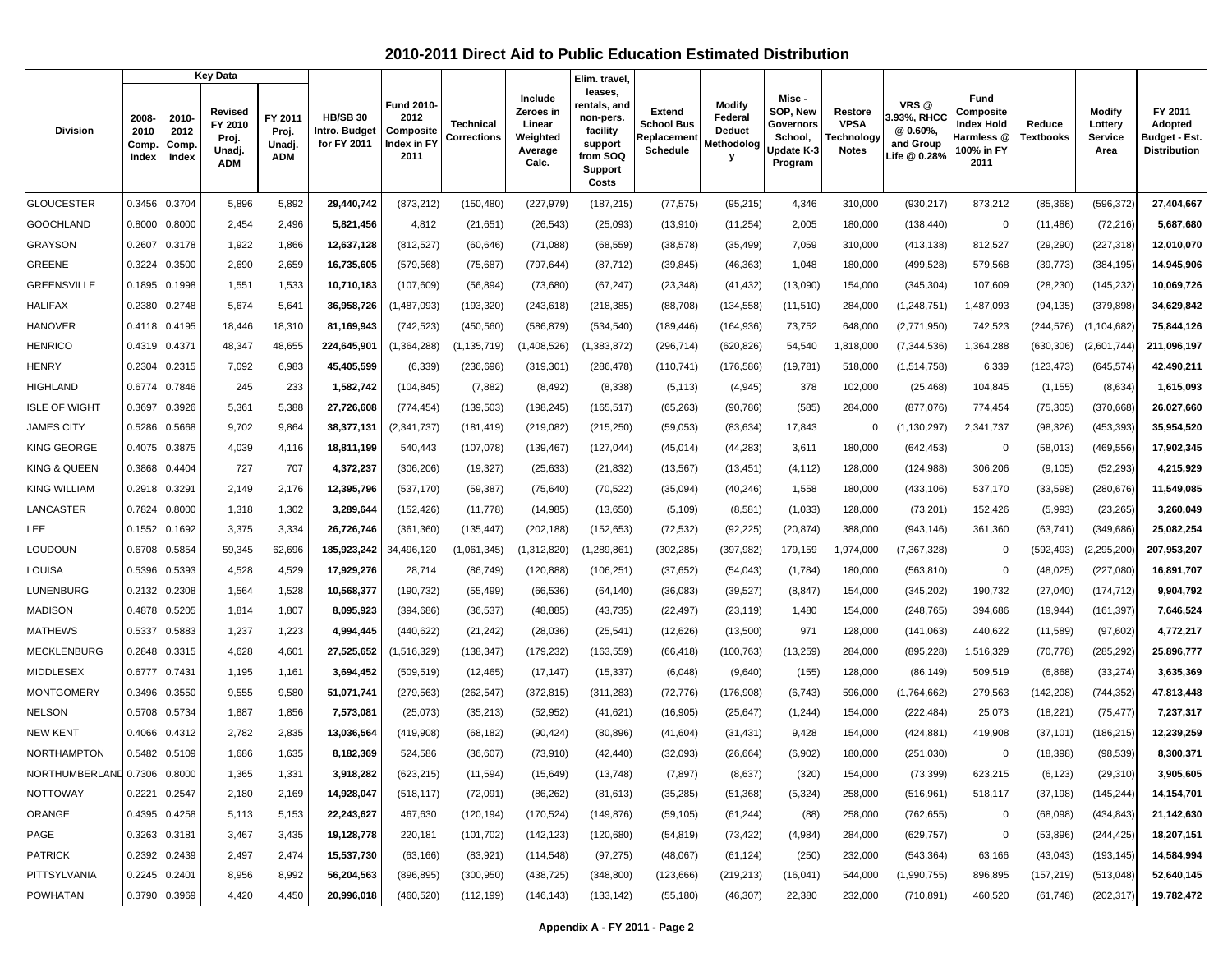## **2008-2010 Comp. Index 2010-2012 Comp. Index Revised FY 2010 Proj. Unadj. ADMFY 2011 Proj. Unadj. ADMDivision**n 2010 2012 FY 2010 Proj. Intro-Budget Composite Technical | Linear | Carl School Bus | Carl Governors | VPSA | Carl The Hold | Reduce | Reduce | Reduce | Reduce | Reduce | Reduce | Reduce | Reduce | Reduce | Reduce | Reduce | Reduce | Reduce | Reduce | Reduce | Reduce | Reduce | **FY 2011 Adopted Budget - Est. DistributionModify Lottery Service Area Include Zeroes in Linear Weighted Average Calc.Elim. travel, leases, rentals, and non-pers. facility support from SOQ Support CostsFund Composite Index Hold Harmless @ 100% in FY 2011Restore VPSA Technology NotesVRS @ 3.93%, RHCC @ 0.60%, and Group Life @ 0.28%Extend School Bus Replacement ScheduleModify Federal Deduct Methodolog y Misc - SOP, New Governors School, Update K-3 Program HB/SB 30Intro. Budget for FY 2011Fund 2010-2012 Composite Index in FY 2011Key Data** PRINCE EDWARD 0.2733 0.3043 2,468 2,439 **16,308,503** (552,142) (79,493) (97,032) (91,823) (48,083) (56,571) (11,894) 128,000 (508,207) 552,142 (39,043) (188,263) **15,316,094** PRINCE GEORGE 0.2173 0.2345 6,204 6,417 **37,915,151** (654,594) (204,914) (296,870) (247,858) (87,831) (96,320) 7,183 284,000 (1,287,411) 654,594 (113,040) (911,481) **34,960,609** PRINCE WILLIAM 0.4437 0.4036 74,883 77,713 **376,330,394** 22,989,524 (1,924,767) (2,380,790) (2,339,176) (641,752) (768,566) 247,778 2,286,000 (13,364,395) 0 (1,066,462) (4,390,126) **374,977,662** PULASKI 0.2730 0.2870 4,555 4,441 **26,591,583** (401,954) (142,236) (204,086) (168,180) (58,430) (103,638) (3,934) 284,000 (886,662) 401,954 (72,858) (513,317) **24,722,242** RAPPAHANNOCK 0.8000 0.8000 930 918 **2,456,194** 1,770 59 61 69 (4) 42 328 102,000 (46,606) 0 (4,223) (36,889) **2,472,801** RICHMOND 0.3384 0.3562 1,211 1,220 **6,628,492** (141,519) (33,868) (56,962) (40,182) (19,860) (20,433) (1,485) 154,000 (222,155) 141,519 (18,072) (59,041) **6,310,435** ROANOKE 0.3349 0.3460 14,516 14,403 **72,899,610** (879,525) (409,541) (483,012) (484,105) (130,174) (193,822) 50,610 778,000 (2,569,208) 879,525 (216,750) (1,383,542) **67,858,065** ROCKBRIDGE 0.4728 0.5050 2,525 2,457 **11,218,389** (534,184) (54,821) (78,065) (63,329) (21,997) (39,019) 4,517 258,000 (361,908) 534,184 (27,985) (173,034) **10,660,748** ROCKINGHAM 0.3204 0.3489 11,393 11,391 **59,589,473** (1,951,995) (308,760) (411,925) (375,232) (110,445) (190,813) 2,512 648,000 (1,919,159) 1,951,995 (170,659) (881,234) **55,871,758** RUSSELL 0.2079 0.2113 4,065 4,044 **26,429,940** (75,886) (137,248) (174,643) (159,014) (56,608) (99,974) (9,151) 414,000 (987,248) 75,886 (73,394) (288,745) **24,857,915** SCOTT 0.1849 0.1821 3,756 3,746 **25,293,885** 102,355 (134,159) (211,202) (155,521) (58,072) (97,775) (4,856) 414,000 (906,191) 0 (70,496) (289,268) **23,882,700** SHENANDOAH 0.4056 0.4030 6,015 5,981 **28,875,392** 134,379 (148,937) (202,643) (181,284) (71,493) (84,951) (1,065) 310,000 (919,372) 0 (82,172) (456,239) **27,171,615** SMYTH 0.2023 0.2100 4,791 4,728 **31,792,113** (228,332) (167,995) (229,316) (198,577) (80,617) (122,382) (147,069) 388,000 (1,098,240) 228,332 (85,940) (437,174) **29,612,803** SOUTHAMPTON 0.2578 0.2896 2,784 2,830 **17,867,431** (638,140) (88,513) (108,517) (104,636) (52,750) (64,472) 5,204 206,000 (587,003) 638,140 (46,259) (177,225) **16,849,259** SPOTSYLVANIA 0.3695 0.3594 23,703 23,672 **116,913,955** 1,659,840 (613,899) (777,243) (763,651) (240,074) (266,224) 36,310 830,000 (4,022,369) 0 (348,987) (2,430,273) **109,977,385** STAFFORD 0.3629 0.3362 26,623 27,055 **127,822,516** 4,584,035 (740,363) (1,455,900) (899,791) (174,774) (259,536) 91,426 856,000 (4,609,451) 0 (413,233) (2,119,364) **122,681,565** SURRY 0.6641 0.6956 948 926 **3,402,078** (214,805) (12,258) (15,783) (14,942) (9,583) (9,204) (893) 128,000 (87,040) 214,805 (6,487) (30,108) **3,343,780** SUSSEX 0.2799 0.3213 1,212 1,183 **8,253,082** (402,924) (39,575) (45,482) (44,689) (26,011) (27,542) (6,162) 206,000 (257,163) 402,924 (18,477) (127,265) **7,866,716** TAZEWELL 0.2318 0.2487 6,608 6,570 **38,560,133** (689,505) (219,588) (279,351) (259,552) (69,800) (159,919) (13,149) 440,000 (1,389,716) 689,505 (113,577) (456,227) **36,039,255** WARREN 0.4285 0.4204 5,305 5,313 **23,666,993** 293,127 (128,213) (174,169) (155,816) (39,633) (76,120) 2,444 258,000 (818,749) 0 (70,854) (415,966) **22,341,044** WASHINGTON 0.3340 0.3166 7,252 7,236 **38,260,131** 844,265 (208,146) (292,100) (252,286) (79,315) (153,532) (3,890) 466,000 (1,327,486) 0 (113,805) (591,666) **36,548,170** WESTMORELAND 0.5167 0.5020 1,697 1,680 **7,625,365** 188,058 (37,940) (46,930) (42,951) (23,871) (27,043) (5,203) 180,000 (256,047) 0 (19,250) (74,366) **7,459,821** WISE 0.1798 0.1885 6,522 6,518 **41,208,538** (317,125) (228,621) (286,854) (271,253) (79,723) (170,478) (10,977) 466,000 (1,473,594) 317,125 (121,712) (408,601) **38,622,724** WYTHE 0.2929 0.3142 4,198 4,168 **22,788,747** (544,678) (122,682) (162,690) (145,548) (57,388) (91,475) (2,283) 440,000 (784,788) 544,678 (65,775) (383,643) **21,412,474** YORK 0.3632 0.3727 12,554 12,472 **58,918,872** (635,502) (322,441) (445,716) (391,843) (115,337) (113,054) 53,957 544,000 (1,979,229) 635,502 (180,028) (869,453) **55,099,729** ALEXANDRIA 0.8000 0.8000 11,501 11,945 **31,437,678** 23,030 (103,871) (127,901) (123,238) (21,496) (77,448) (13,399) 570,000 (781,116) 0 (54,969) (270,631) **30,456,639** BRISTOL 0.3664 0.3132 2,219 2,187 **13,017,657** 882,055 (67,606) (142,668) (78,358) (15,185) (49,251) (9,420) 232,000 (453,451) 0 (34,558) (178,669) **13,102,546** BUENA VISTA 0.1924 0.1932 1,122 1,107 **7,113,931** 383 (40,157) (77,323) (46,399) (6,104) (17,643) (1,488) 154,000 (260,505) 0 (20,548) (114,523) **6,683,624** CHARLOTTESVILLE 0.6091 0.6560 3,788 3,716 **18,504,234** (1,255,254) (57,729) (94,846) (66,898) (17,033) (42,048) (11,637) 310,000 (376,160) 1,255,254 (29,410) (125,981) **17,992,492** COLONIAL HEIGHT 0.4289 0.4428 2,826 2,798 **12,858,254** (234,137) (68,589) (98,396) (79,507) (17,042) (37,244) (1,471) 180,000 (426,059) 234,137 (35,875) (145,783) **12,128,288** COVINGTON 0.3051 0.2597 827 822 **4,673,321** 269,106 (27,122) (46,438) (32,062) (5,480) (19,756) (3,566) 128,000 (176,785) 0 (14,001) (57,809) **4,687,409** DANVILLE 0.2394 0.2470 6,154 6,104 **41,600,528** (299,297) (218,464) (301,296) (252,438) (58,010) (155,505) (70,721) 466,000 (1,343,644) 299,297 (105,766) (450,942) **39,109,742** FALLS CHURCH 0.8000 0.8000 2,000 2,040 **4,759,264** 3,933 (17,209) (48,135) (20,827) (1,110) (5,483) 3,403 154,000 (128,780) 0 (9,389) (30,790) **4,658,877** FREDERICKSBURG 0.7943 0.7763 2,810 2,937 **7,286,613** 392,617 (29,266) (34,523) (34,594) (9,306) (21,315) (3,311) 154,000 (196,755) 0 (15,119) (49,143) **7,439,898** GALAX 0.2618 0.2695 1,319 1,338 **7,574,408** (59,429) (43,101) (68,393) (51,135) (5,855) (32,135) (6,177) 128,000 (266,629) 59,429 (22,484) (73,656) **7,132,844**